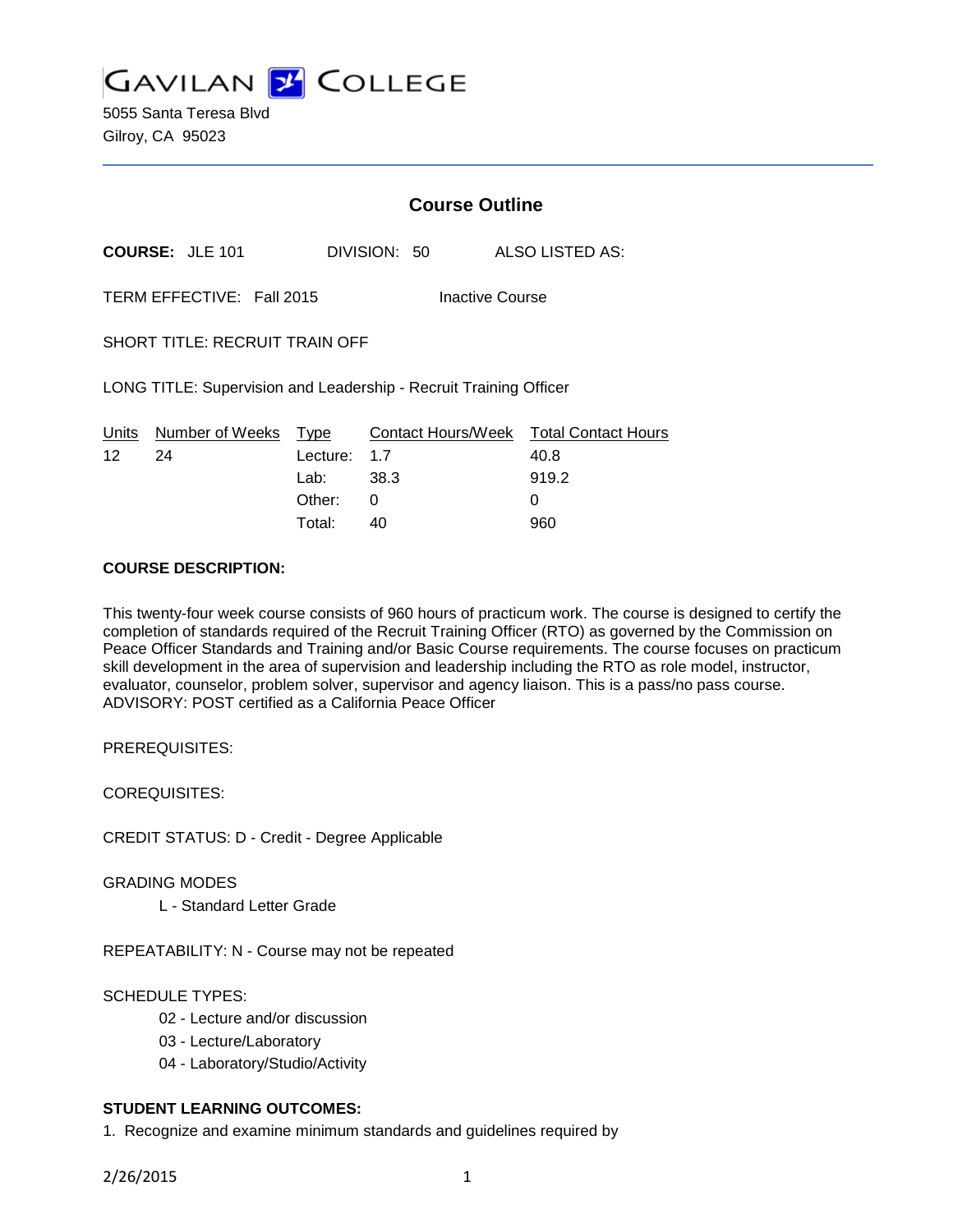the Commission on Peace Officer Standards and Training (POST) for the Basic Course and South Bay Regional.

ILO: 7,3,2,1,6

Measure: quizzes, written exam, class discussion, performance,& demonstration

2. Identify basic course including mentoring students, preparing evaluations.

ILO: 7,3,2,1,6

Measure: class discussion, performance and demonstration

3. Demonstrate and evaluate positive influence as a way to train

students to acquire requisite skills necessary for state certification.

ILO: 7,6,4,3,2,1

Measure: performance and demonstration

4. Demonstrate the ability to perform duties and skills necessary to train new police recruits in accordance with minimum standards of POST

and South Bay Regional.

ILO: 7,6,4,3,2,1

Measure: performance and demonstration

5. Review and evaluate student performance related to course outcomes

and apply verbal and written feedback.

ILO: 1,6,4

Measure: Performance and demonstration

# **CONTENT, STUDENT PERFORMANCE OBJECTIVES, OUT-OF-CLASS ASSIGNMENTS**

Inactive course: 02/23/2015

40-80 Hours

Part I - Preparation Week 1-2

- 1. Introduction to South Bay Regional PSTC
- a. Mission and goals
- b. Orientation and familiarization with locations
- c. Administration of assigned property
- d. Form completion
- 2. Introduction of academy policies and procedures including
- a. Safety guidelines
- b. Test Administration and Security Guidelines
- c. Professional Standards Manual
- d. Instructor Manual
- e. Recruit/Student Procedures Manual
- 3. Introduction to the Commission on Peace Officer Standards and

Training and the Basic Course requirements, including

- a. Testing and Training Specification of the Basic Course
- b. POST Workbook Series
- c. Educational Objectives of the Basic Course
- d. Testing Security Agreement
- 4. Organization and Preparation for student files
- a. Legal requirements pertaining to maintaining student files
- b. Disclosure of information, including right-to-know/need-to-know standards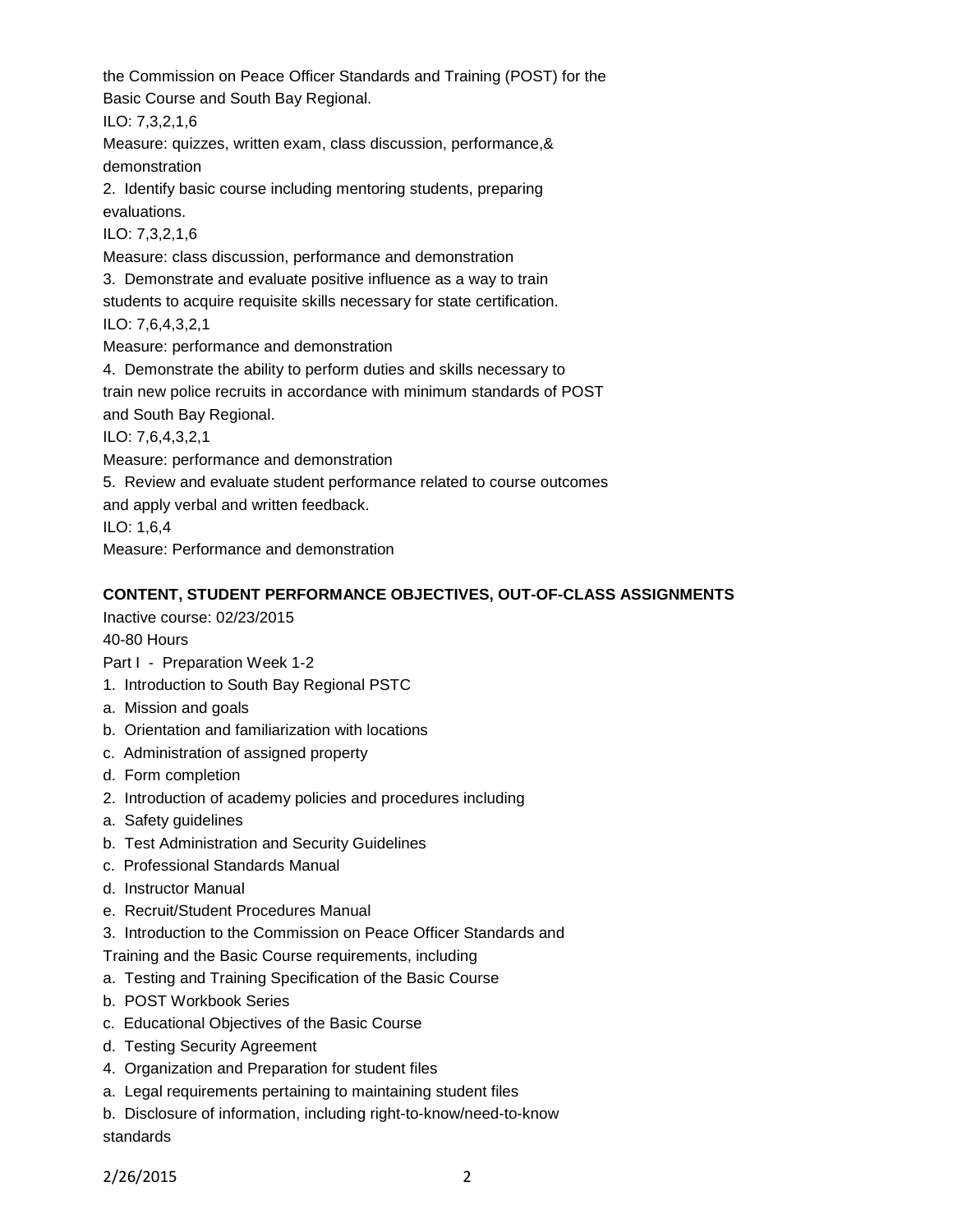- c. Right of students to know what material is being placed in the
- student file
- d. General organization of information
- 5. Administrative responsibilities regarding course set-up
- a. Legal and ethical responsibilities associated with:
- 1. sexual harassment
- 2. ADA, learning disabilities
- 3. responsibility to protect such information
- 80 200 Hours Part II Weeks 2 5
- 1. Orientation and familiarization of academy procedure and structure
- a. Class Schedule
- 1. Instructional sequencing
- 2. POST Learning Domain exams
- 3. POST practical exams
- 4. POST scenario exams
- 5. Required topics and legislatively mandated training
- 6. POST minimum hours versus academy specific hours
- 7. Attendance: POST 5% Rule
- 8. Test Proctoring
- 9. RTO Logs
- b. Assignments
- 1. Homework assignments
- 2. Ten Code exams
- c. Inspections
- d. Forms
- e. POINTRAC
- f. TMAS
- 2. Introduction to agencies and administration
- a. Introduction Letter
- b. Identify Training Managers
- c. Set-up recruit emergency contact book
- 3. Conduct daily inspections of recruits
- 4. Review and grade assignments and tests

200-600

**Hours** 

Part III - Weeks 5 - 15

1. Administer, under the supervision of the academy coordinator,

duties of the RTO

- a. Daily attendance
- b. Test reviews, instruction as needed
- c. Performance evaluations, counseling
- d. Administration of, and identification of performance
- improvements plans
- e. Test proctoring and administration
- f. Recording of grades (TMAS, POINTRAC)
- g. Instructional liaison
- h. Maintenance of records (logs, injury notifications, agency

information, attendance, etc.)

2/26/2015 3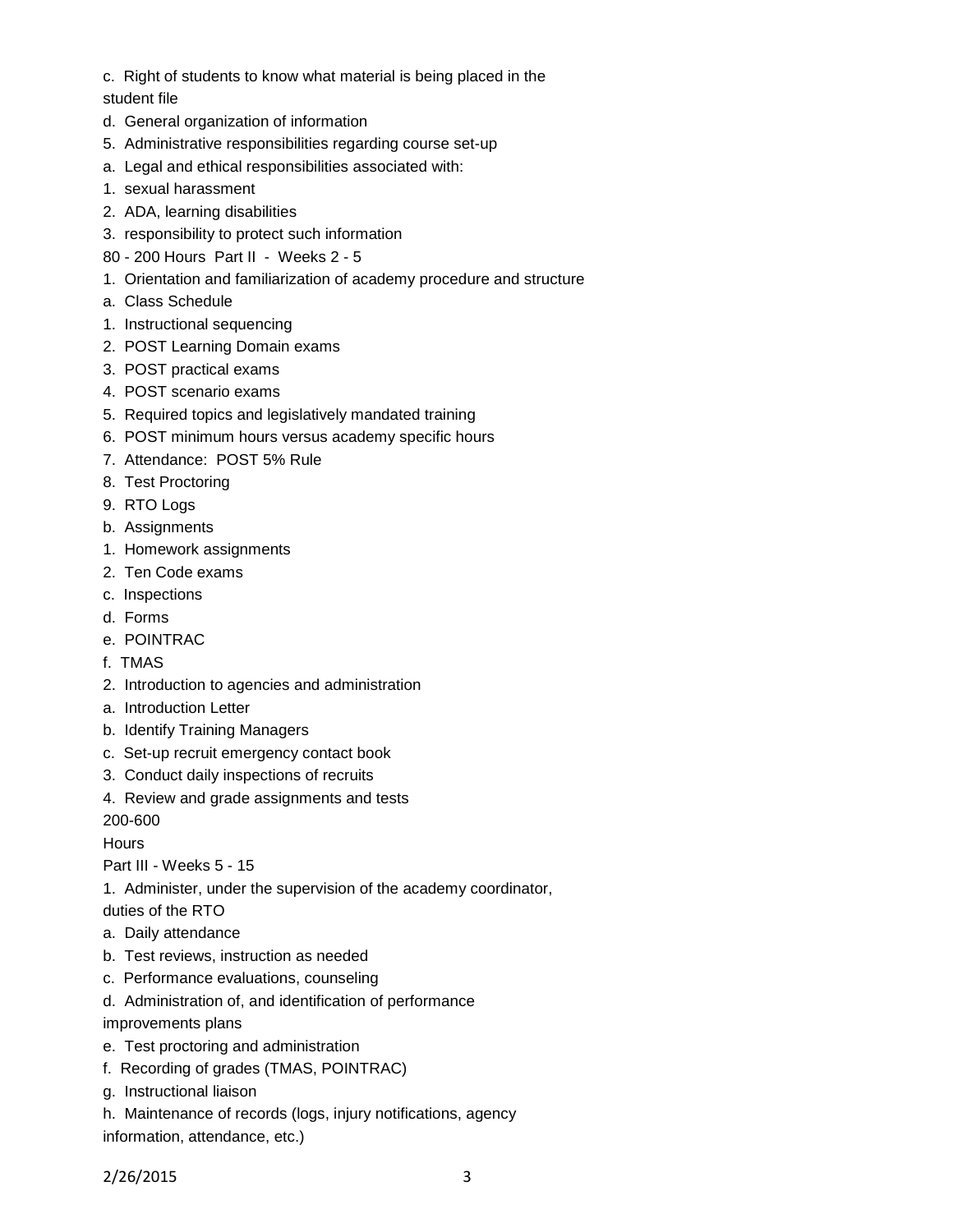- i. Inspections
- j. Agency liaison
- k. Mentoring and role-modeling
- l. Academy Coordinator Evaluation-Week 12 (measurement)
- m. Academy Coordinator Evaluation-Week 22 (measurement)

40 - 80 Hours

Part IV - Week 22-23

- 1. Preparation and assisting with course closure
- a. final student files
- b. Certificates of Completion
- c. Evaluation process (student and RTO)
- d. Assist in conducting graduation ceremony
- e. Submittal of academy equipment
- f. Exit interview with Academy Coordinator
- g. Exit interview with Academy Director
- h. Academy Director Evaluation-Week 22 (measurement)

# **METHODS OF INSTRUCTION:**

To achieve course objectives and present quality training, communication is paramount between the entire Training Staff. Training Officers are encouraged to discuss issues and to be part of the decision making process. Feedback, evaluation tools and coordinators supervision/mentoring are all used in achieving course objectives.

## **METHODS OF EVALUATION:**

The types of writing assignments required: Reading reports Essay exams Other: Writing student evaluations The problem-solving assignments required: Field work Other: Supervisory Leadership Field Work The types of skill demonstrations required: Class performance Field work The types of objective examinations used in the course: None Other category: None The basis for assigning students grades in the course: Writing assignments: 10% - 20% Problem-solving demonstrations: 35% - 45% Skill demonstrations: 45% - 45% Objective examinations: 0% - 0% Other methods of evaluation: 0% - 0%

# **REPRESENTATIVE TEXTBOOKS:**

POST Recruit Training Officer Manual,2006